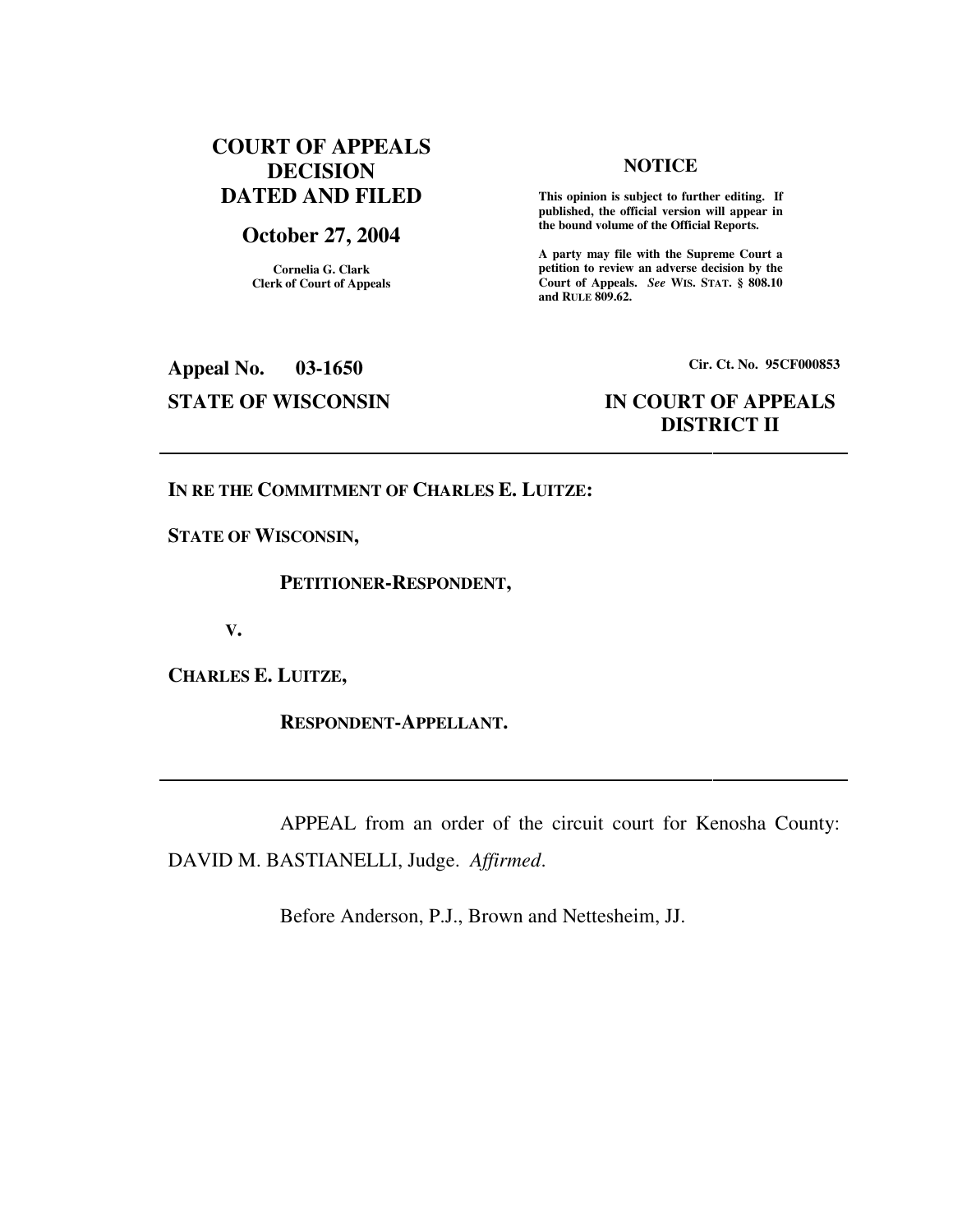¶1 PER CURIAM. Charles E. Luitze appeals from a circuit court order revoking his supervised release from his WIS. STAT. ch. 980  $(2001-02)^1$ commitment upon a finding that Luitze is a danger to the community because he did not properly participate in sex offender treatment. On appeal, Luitze challenges the sufficiency of the evidence that he is a danger to the community and argues that the circuit court misused its discretion by not considering alternatives to revocation of his supervised release. We conclude that the evidence was sufficient and the circuit court was not required to consider alternatives to revocation. *State v. Burris*, 2004 WI 91, ¶2, \_\_\_ Wis. 2d \_\_\_, 682 N.W.2d 812. Therefore, we affirm.

¶2 In 1996, Luitze was committed under WIS. STAT. ch. 980 as a result of his 1991 conviction for first-degree sexual assault of a child. In October 2002, Luitze was granted supervised release. In January 2003, Luitze was the subject of a petition to revoke his supervised release on the grounds that he did not properly participate in sex offender treatment and believed that he did not need sex offender treatment because of his Christian faith.

¶3 At the revocation hearing, the therapist who led Luitze's sex offender treatment group testified that Luitze failed to make progress in the group. Although Luitze attended the group sessions and answered questions, the therapist felt that Luitze was very evasive. Luitze did not take full responsibility for his conduct, examine his intent, or disclose all of his victims and his conduct towards them. In the therapist's opinion, these are the hallmarks of successful participation

 $\overline{a}$ 

<sup>&</sup>lt;sup>1</sup> All references to the Wisconsin Statutes are to the 2001-02 version unless otherwise noted.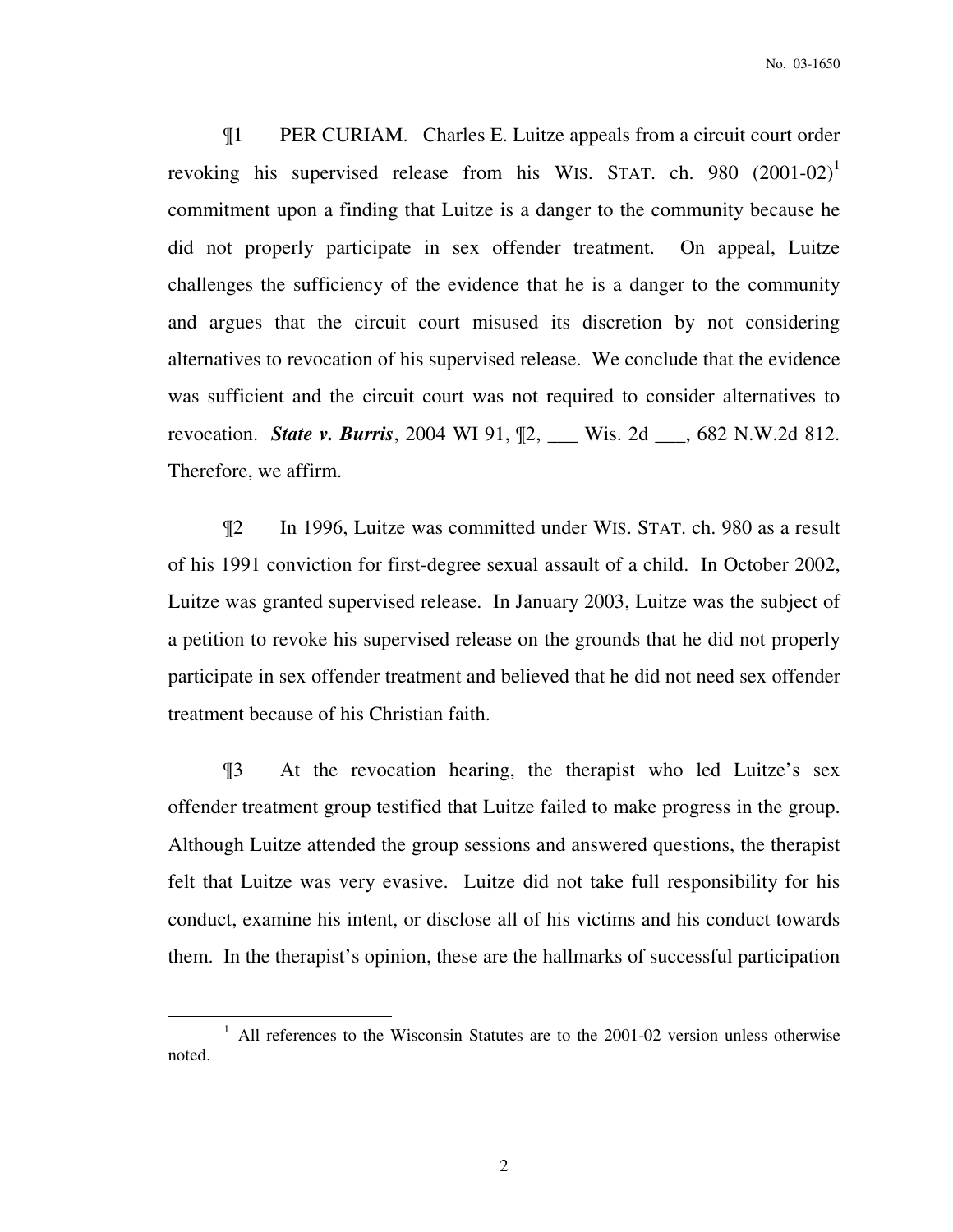in sex offender treatment. The therapist opined that Luitze had a bad attitude and did not acknowledge his sex offender thinking.

¶4 The therapist also testified that Luitze believes that his strong faith renders him safe to the community, and that he does not need sex offender treatment. The therapist perceived Luitze as using his faith as a substitute for research-backed sex offender treatment, which is necessary to reduce the risk of recidivism. In order to be safe in the community, Luitze needs sex offender treatment to identify his sexual assault triggers, which is key to developing a relapse prevention plan. The therapist terminated Luitze from the treatment group after three sessions.

¶5 Luitze's probation and parole agent testified that she revoked Luitze for his failure to cooperate in sex offender treatment.<sup>2</sup>

¶6 Luitze testified that he was trying to complete the assignments in his sex offender treatment group and that he intended to apply the group's teachings to himself via his strong faith. Luitze stated that because his faith encourages him to think of positive matters, he does not like to think about his assaultive behavior. Luitze conceded at the hearing that he perceives treatment is necessary only because the State says he needs it; Luitze prefers to rely on his faith as a form of treatment. On cross-examination, Luitze admitted that he was a born-again Christian when he sexually assaulted a young relative (the 1991 conviction).

 $\overline{a}$ 

 $2<sup>2</sup>$  The agent also revoked Luitze for a breach of a rule of his supervised release relating to contact with minors. Because we affirm the revocation of supervised release on the ground that Luitze is a danger to the community, we need not reach this additional ground.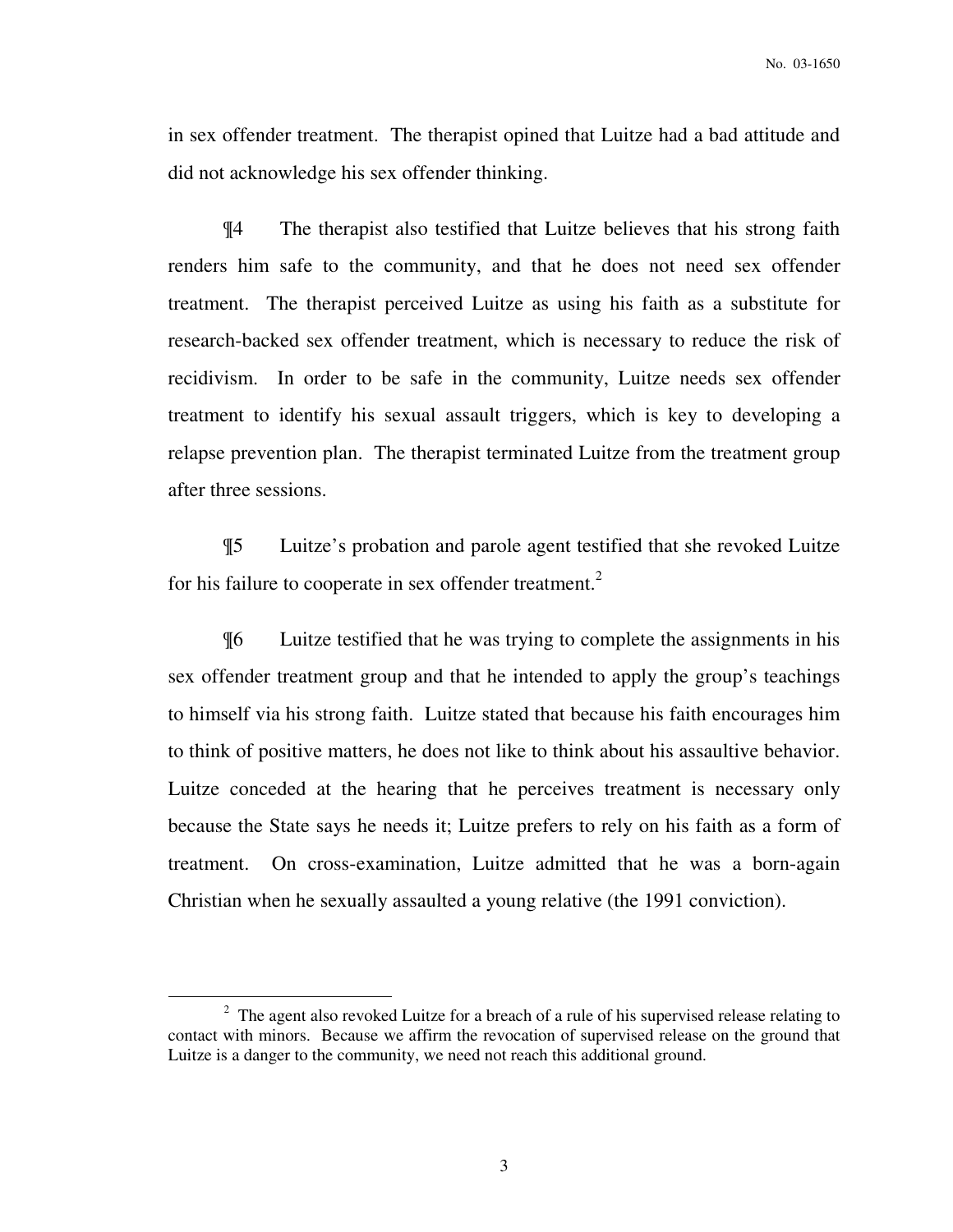¶7 In making its findings, the circuit court noted that Luitze has a long history of sexual assaults. The court focused on whether the community can be protected from further offenses by Luitze. The court accepted the therapist's opinion that merely attending sex offender treatment and answering questions is not sufficient, particularly where the offender indicates that he does not need sex offender treatment and intends to rely on his faith. Because Luitze did not accept sex offender treatment or recognize that he requires structured sex offender treatment, the court found that he is a danger to reoffend.

¶8 Under WIS. STAT. § 980.08(6m), supervised release may be revoked if the State proves by clear and convincing evidence that the safety of others requires revocation of the supervised release. In *Burris*, the supreme court held that when a court revokes supervised release because the safety of the public is at risk, the court need not expressly consider alternatives to revocation. *Burris*, 682 N.W.2d 812, ¶2.

¶9 Whether to revoke supervised release is within the circuit court's discretion. *Id.*, ¶45. We will uphold the circuit court's discretionary decision if the court employed "a process of reasoning based on the facts of record and reaches 'a conclusion based on a logical rationale founded upon proper legal standards." *Id.* (quoted source omitted).

¶10 On appeal, Luitze argues that the evidence that he is a danger to the community was insufficient to revoke his supervised release. We disagree. The circuit court, as the fact finder, determines the weight of the evidence and the credibility of the witnesses, and we will not overturn those findings unless they are clearly erroneous. *Micro-Managers, Inc. v. Gregory*, 147 Wis. 2d 500, 512, 434 N.W.2d 97 (Ct. App. 1988).

4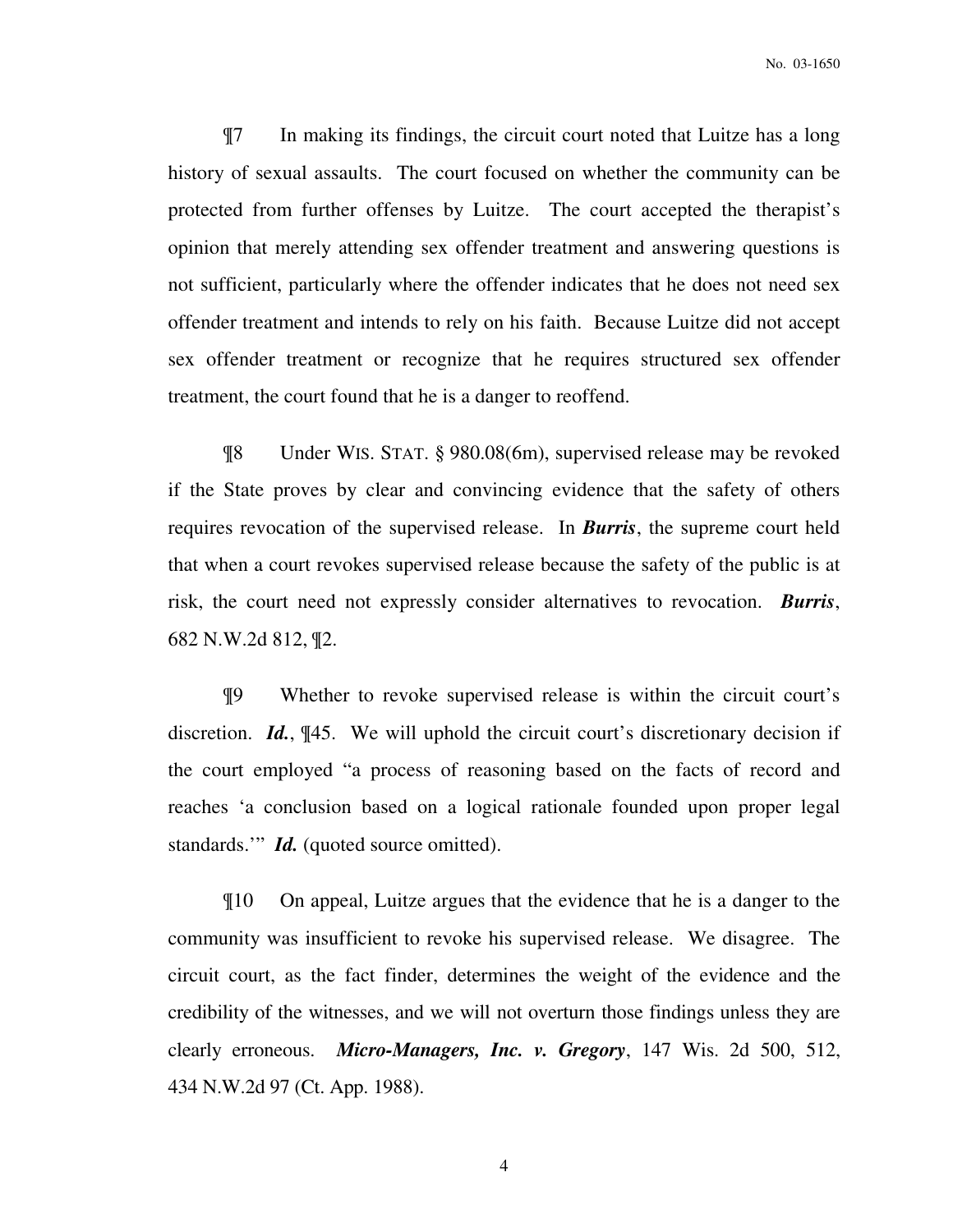¶11 The therapist's testimony and Luitze's own statements, both in court and outside of court, permit an inference that Luitze did not participate in sex offender treatment in a meaningful way. The evidence, viewed most favorably to the State and the revocation, *State v. Kienitz*, 227 Wis. 2d 423, 434, 597 N.W.2d 712 (1999), supports the court's findings. Because the revocation was based, in part, on the finding that Luitze is a danger to the public, the circuit court did not need to consider alternatives to revocation. *Burris*, 682 N.W.2d 812, ¶2.

¶12 Luitze argues that he is being penalized for thinking that he does not need sex offender treatment and that he was honestly expressing his view as part of his treatment. The circuit court did not interpret Luitze's statement this way. Rather, the circuit court interpreted Luitze's statement as an expression of his belief that he does not need treatment because he has found another way to address his assaultive behavior, i.e., by relying on his faith to keep him from re-offending.

¶13 It is apparent to us that the circuit court understood the distinction between an offender who fails to admit to his or her conduct as part of treatment (but for whom treatment can address denial) and an offender who is stonewalling in treatment. The circuit court perceived Luitze to be in the latter category, and this was a reasonable inference to draw.

¶14 Luitze argues that his previous release for treatment in the community is res judicata, and he has done nothing to change the determination that he can be treated in the community. Again, we disagree. Luitze's statements since his release that he believes his faith obviates the need for research-based sex offender treatment constitute a new fact to be considered by the circuit court in the revocation proceedings.

5